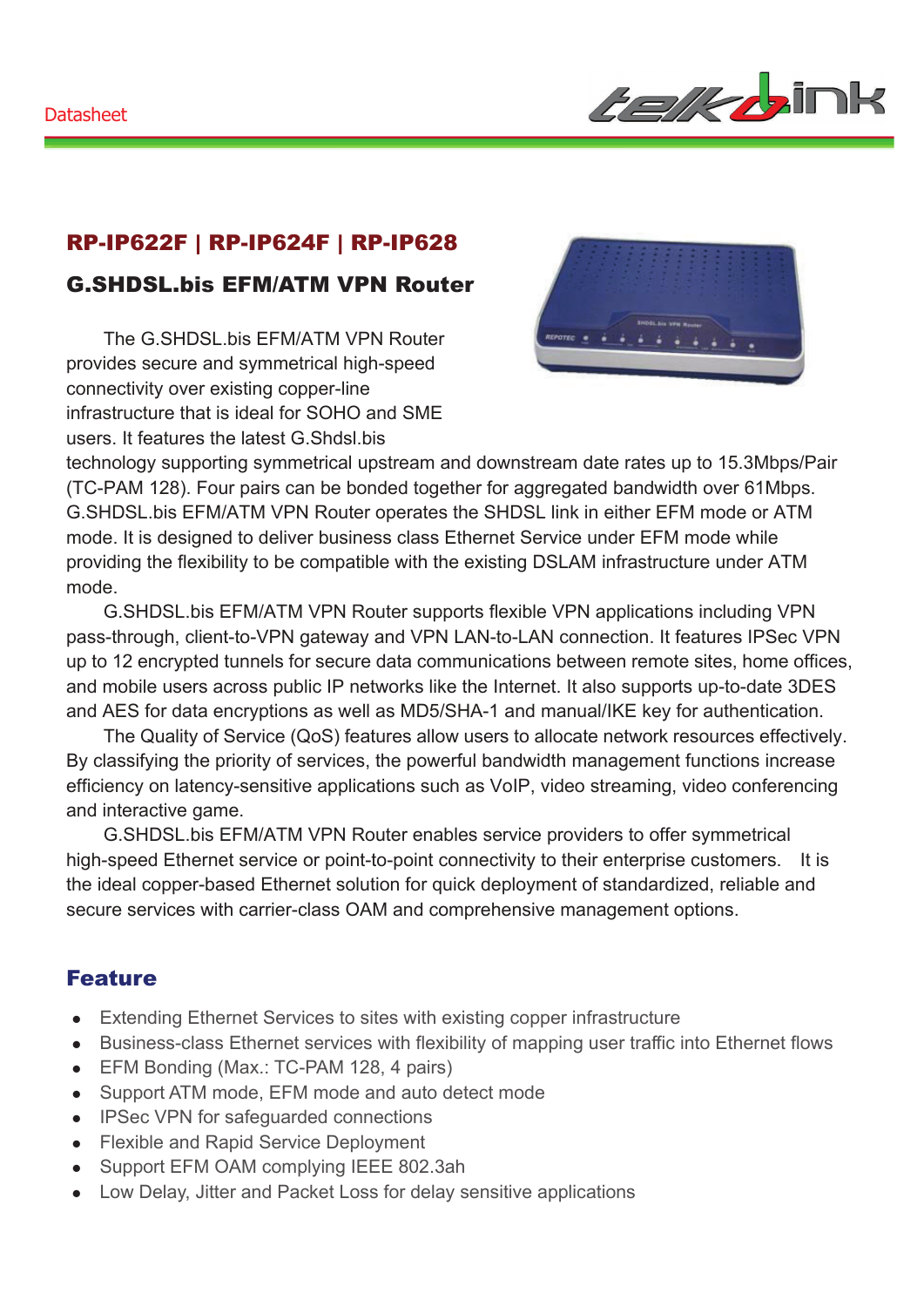# Specification

|                          | G.991.2, G.994.1                                                      |
|--------------------------|-----------------------------------------------------------------------|
|                          | IEEE 802.3 10/100Base-T                                               |
| <b>Standards</b>         | IEEE 802.1D Transparent Bridging<br>$\bullet$                         |
|                          | IEEE 802.1q VLAN                                                      |
|                          | Port-based VLAN<br>$\bullet$                                          |
|                          | 1* WAN (RJ-45)<br>$\bullet$                                           |
|                          | 4* LAN (RJ-45) 10/100M Switch, Auto-negotiation for<br>$\bullet$      |
|                          | 10/100Base-TX and Half/Full Duplex, Auto-MDIX Supported.              |
| <b>Interface</b>         | Console port: RJ-45 Connector<br>$\bullet$                            |
|                          | RST: Reset button for factory default<br>$\bullet$                    |
|                          | Support USB2.0 (Optional)                                             |
|                          | Support 3.5G (Optional)<br>$\bullet$                                  |
|                          | SHDSL.bis: (ITU-T G.991.2 (2004) Annex A/B/F/G supported<br>$\bullet$ |
|                          | Support EFM Bonding and SHDSL M-Pair mode                             |
|                          | Line Code: TC-PAM 16/32/64/128                                        |
|                          | Data Rate:                                                            |
|                          | N x 64 Kpbs (N= $3 \sim 89$ ) using TC-PAM 16/32                      |
|                          | Max. 5.696Mbps (1-Pair)                                               |
| <b>WAN feature</b>       | Max. 11.392Mbps (2-Pair)                                              |
|                          | Max. 22.784Mbps (4-Pair)                                              |
|                          | N x 64 Kbps (N=3~239) using TC-PAM 64/128                             |
|                          | Max. 15.296 Mbps (1-Pair)                                             |
|                          | Max. 30.592 Mbps (2-Pair)                                             |
|                          | Max. 61.184 Mbps(4-Pair)                                              |
|                          | Impedance: 135 ohms<br>$\bullet$                                      |
|                          | 10/100M Switch, Auto-negotiation for 10/100Base-TX and<br>$\bullet$   |
|                          | Half/Full Duplex, Auto-MDIX Supported.                                |
| <b>LAN</b> feature       | IEEE 802.1D Transparent Learning Bridge.                              |
|                          | IEEE 802.1Q and Port Based VLAN.                                      |
|                          | Up to 2K MAC Addresses                                                |
|                          | Spanning Tree Protocol (STP)<br>$\bullet$                             |
|                          | Power (Green)<br>$\bullet$                                            |
| <b>LED Indicators</b>    | WAN: LINK/ACT (Green), one LED per pair                               |
|                          | LAN (Port $1 \sim$ Port 4): LINK/ACT (Green)<br>$\bullet$             |
|                          | ALARM (Red)<br>$\bullet$                                              |
|                          | IEEE 802.1D Transparent Learning Bridge<br>$\bullet$                  |
| <b>Bridging and VLAN</b> | IEEE 802.1Q and Port Based VLAN                                       |
|                          | Spanning Tree Protocol (STP)                                          |
|                          | Up to 2K Mac Address<br>$\bullet$                                     |
|                          | Static routing and RIP v1/v2(RFC 1058/2453)<br>$\bullet$              |
|                          | NAT/PAT (RFC1631)<br>$\bullet$                                        |
| <b>Routing</b>           | <b>NAT Application Level Gateways</b>                                 |
|                          | Skype/MSN/Yahoo Messenger (RFC2933)                                   |
|                          | VoIP(SIP) pass through and VPN PPTP/L2TP pass through                 |
|                          | <b>Virtual Server</b>                                                 |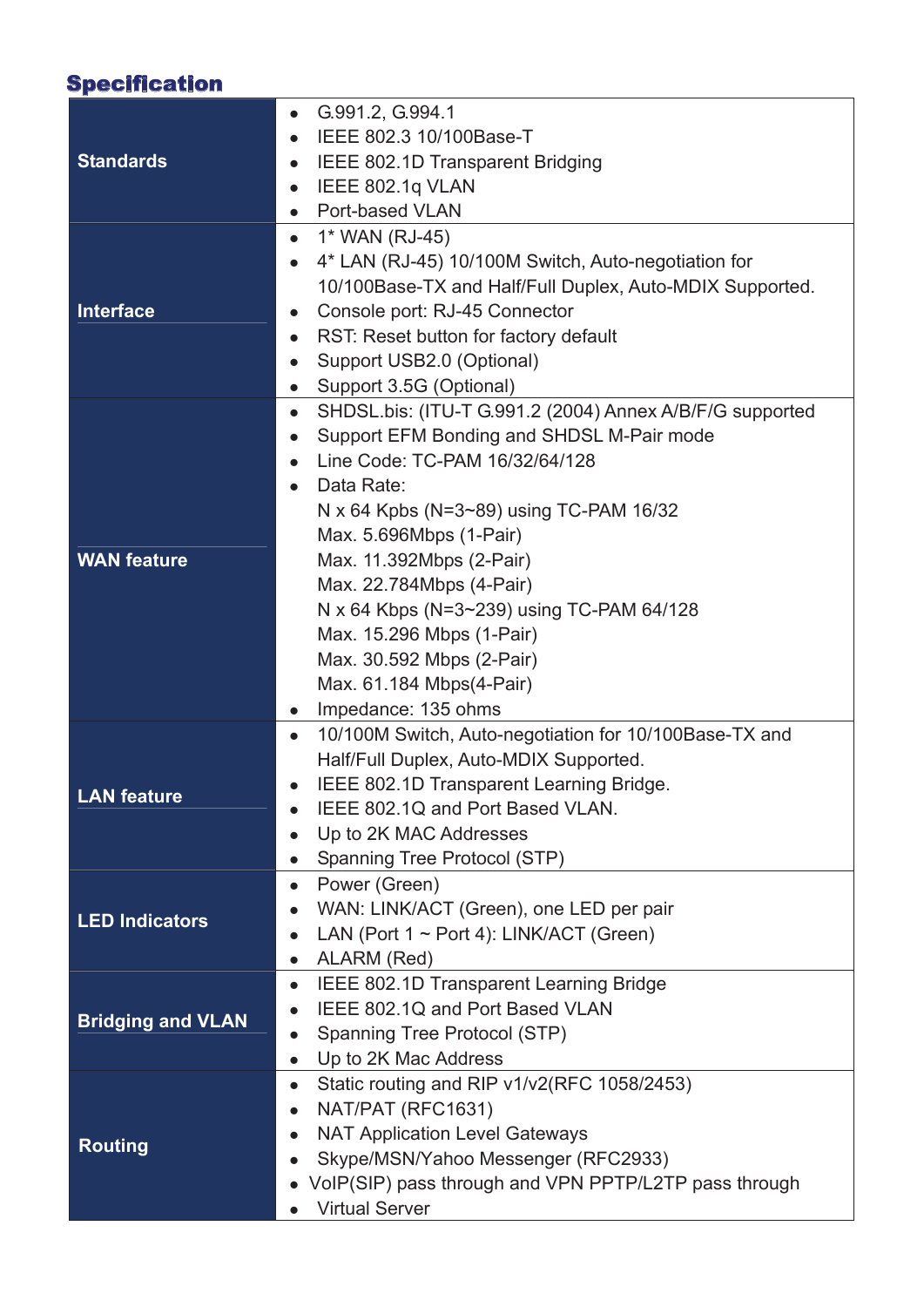|                          | IPv4 (ARP/RARP, TCP/UDP, ICMP)<br>$\bullet$                                  |
|--------------------------|------------------------------------------------------------------------------|
|                          | <b>DHCP Client/Server, Relay</b><br>$\bullet$                                |
| <b>Network Protocol</b>  | DNS Relay/Proxy, Dynamic DNS(DDNS)<br>$\bullet$                              |
|                          | IGMP v1/v2/v3, IGMP Proxy, IGMP Snooping<br>$\bullet$                        |
|                          | SNTP and UPnP<br>$\bullet$                                                   |
|                          | 12 PVC<br>$\bullet$                                                          |
|                          | OAM F4/F5 Loopback<br>$\bullet$                                              |
|                          | AAL <sub>5</sub><br>$\bullet$                                                |
|                          | VC Multiplexing and SNAP/LLC                                                 |
| <b>ATM</b>               | EoA (RFC 2684/RFC1483), PPPoA (RFC 2364) and IPoA(RFC                        |
|                          | 1577)                                                                        |
|                          | Multiple protocol over ATM AAL5(MPOA, REF1483/2684)                          |
|                          | QoS(UBR/CBR/VBR/VBR-RT)<br>$\bullet$                                         |
|                          | PPPoE<br>$\bullet$                                                           |
| <b>PPP</b>               | PAP/CHAP/MS-CHAP/MS-CHAPv2                                                   |
|                          | Configurable timer to auto-reconnect and idle times for timeout<br>$\bullet$ |
|                          | 802.1P Tag<br>$\bullet$                                                      |
|                          | <b>IPv4 TOS/DiffServ</b>                                                     |
| QoS                      | Class-based Prioritization and Class-based Traffic Shaping<br>$\bullet$      |
|                          | <b>Class-based DSCP Mark</b>                                                 |
|                          | Up to 8 priority queues<br>$\bullet$                                         |
|                          | IPSec (RFC2411) up to 12 Tunnels<br>$\bullet$                                |
|                          | DES/3DES/AES<br>$\bullet$                                                    |
|                          | MD5/SHA-1 and IKE/Manual Key<br>$\bullet$                                    |
| <b>VPN</b>               | ISAKMP (RFC 2407/2408/4306) and IKE v1 (RFC 2409/4109)<br>$\bullet$          |
|                          | <b>PSK</b><br>$\bullet$                                                      |
|                          | L2TP/PPTP                                                                    |
|                          | SPI (Stateful Packet Inspection) and DoS (Denial of Service)                 |
|                          | <b>DMZ</b>                                                                   |
| <b>Firewall</b>          | Content Filtering, URL Blocking and Packet Filtering/Access                  |
|                          | Control List (ACL)                                                           |
|                          | Management via Web, Telnet and CLI<br>$\bullet$                              |
|                          | Support SSH (RFC4250/4251/4252/4253/4254/4255/4256)<br>$\bullet$             |
|                          | SNMP v1/v2c/v3 (RFC 1157/1901//1905) and MIB II (RFC<br>$\bullet$            |
| <b>Management</b>        | 1213/1493)                                                                   |
|                          | Syslog with Remote Logging support<br>$\bullet$                              |
|                          | Firmware Upgrade via TFTP                                                    |
|                          | EFM (IEEE 802.3ah) OAM<br>$\bullet$                                          |
| <b>Power Supply</b>      | External power adapter 100~240VAC<br>$\bullet$                               |
| <b>Power Consumption</b> | 9W<br>$\bullet$                                                              |
|                          | Operating Temperature: $0^{\circ}$ C ~ 50°C<br>$\bullet$                     |
| <b>Environment</b>       | Operating Humidity: 20%~95% (Non-Condensing)<br>$\bullet$                    |
| <b>Dimension</b>         | 18.7 * 3.3 * 14.5 mm<br>$\bullet$                                            |
| <b>Certifications</b>    | FCC, CE<br>$\bullet$                                                         |